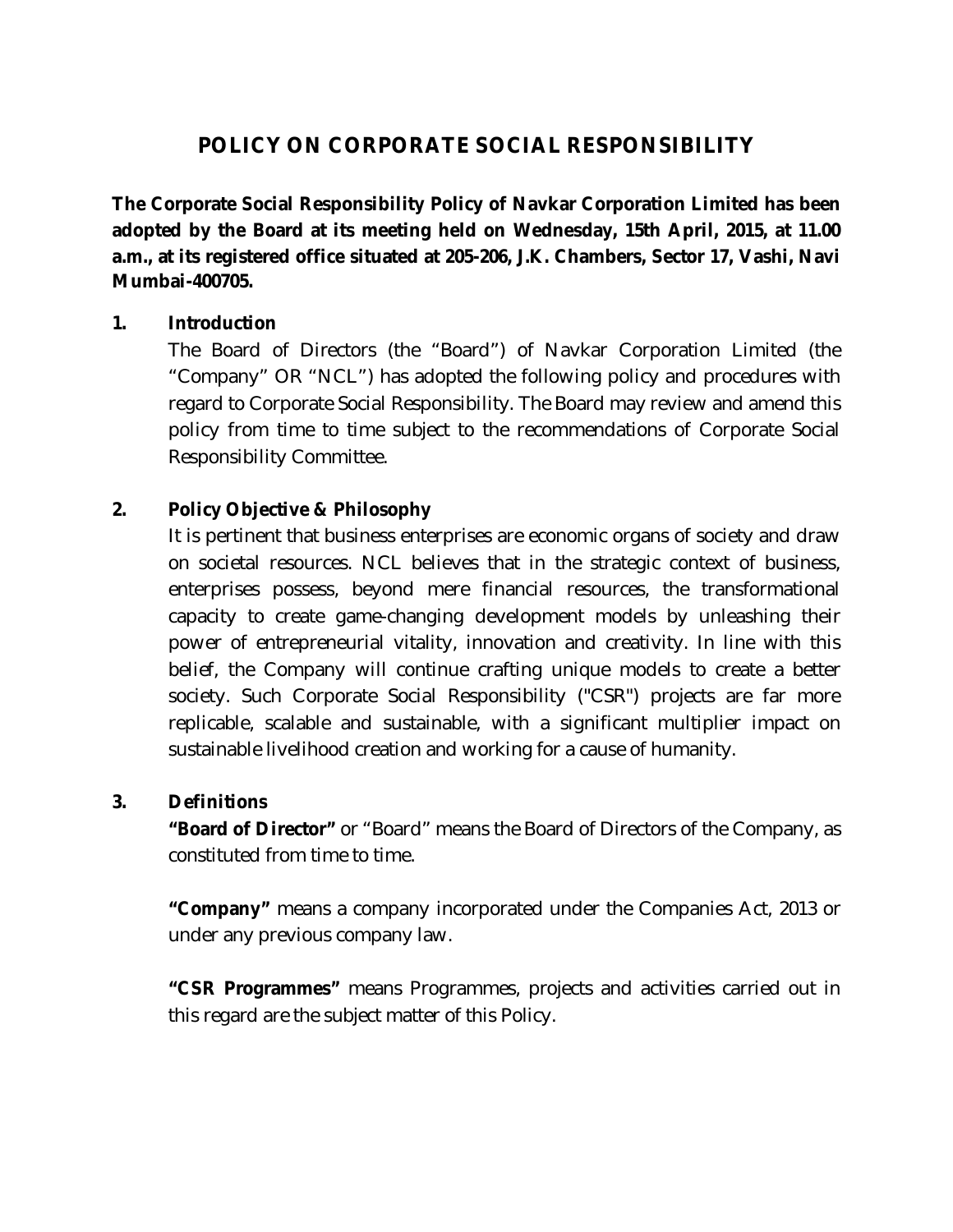**"Corporate Social Responsibility Committee or Committee"** means CSR Committee constituted by the Board of Directors of the Company, from time to time.

**"Independent Director"** means a Director of the Company, not being a whole time director and who is neither a promoter nor belongs to the promoter group of the Company and who satisfies other criteria for independence under the Companies Act, 2013 and the Listing Agreement to be entered/ entered with the Stock Exchanges.

**"Policy"** means Corporate Social Responsibility.

Any other term not defined herein shall have the same meaning as defined in the Companies Act, 2013 or any other applicable regulation.

# **4. Policy**

- To direct NCL's CSR Programmes, inter alia, towards achieving one or more of the following - enhancing environmental and natural capital; supporting rural development; promoting education including skill development; providing preventive healthcare, providing sanitation and drinking water; creating livelihoods for people, especially those from disadvantaged sections of society, in rural and urban India and preserving and promoting sports;
- To engage in affirmative action/interventions such as skill building and vocational training, to enhance employability and generate livelihoods for persons including from disadvantaged sections of society;
- To pursue CSR Programmes primarily in areas that fall within the economic vicinity of the Company's operations to enable close supervision and ensure maximum development impact;
- To contribute or provide funds to such organization/trust/society which undertakes the activities in the field of environmental sustainability, protection of flaura and fauna and animal welfare;

## **5. Implementation**

To implement the Company's CSR Programmes through Company personnel or or through Navkar Charitable Trust or through external implementing agencies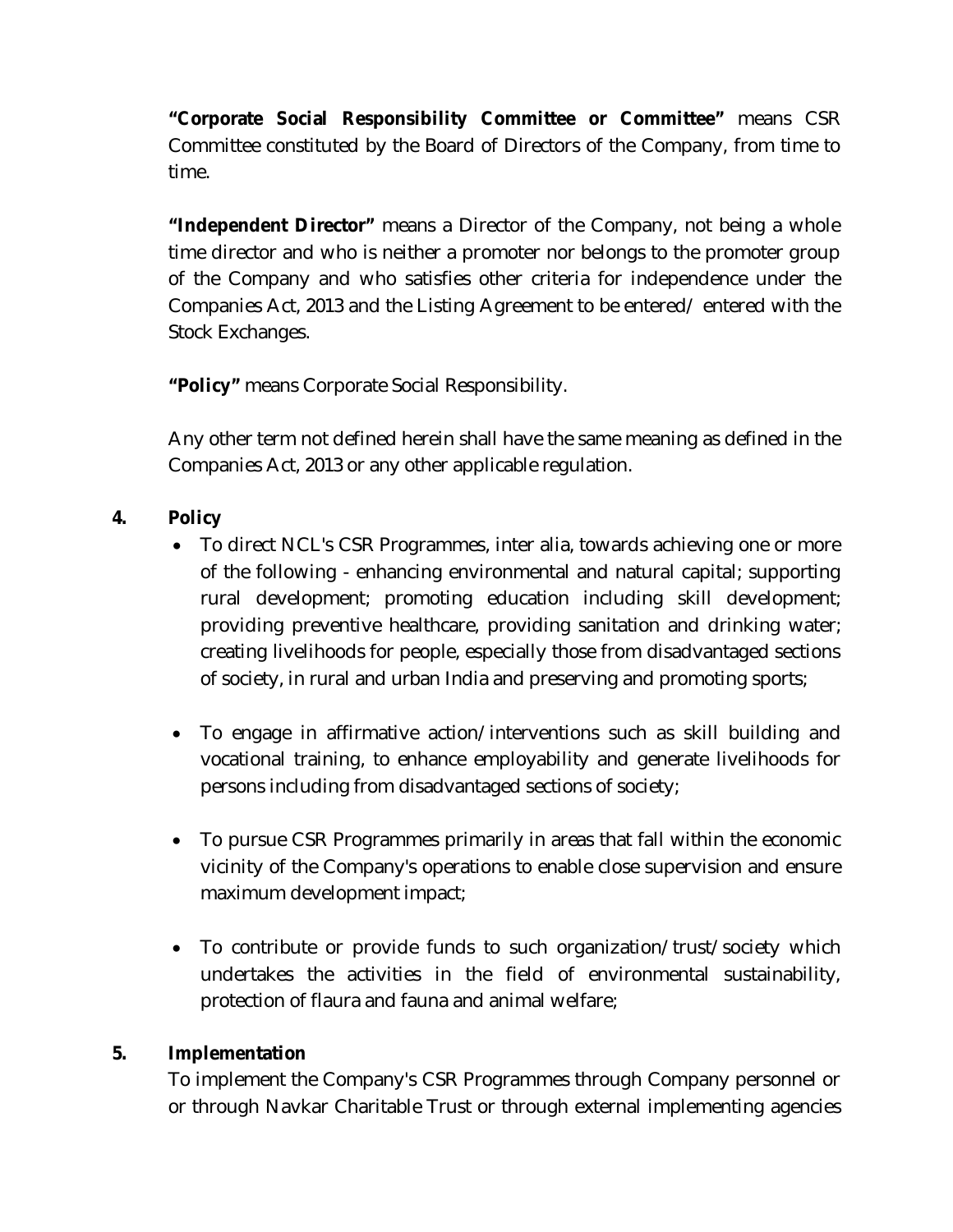or other Registered Trusts / Society or a Section 8 company that are established or that may be established by the Company or its holding/subsidiary/associate Company from time to time. In such cases, the Company will specify the CSR Programmes which may be undertaken by those Trusts/Societies or Section 8 companies in accordance with their objects and administrative and accounting processes laid down in the respective Trust Deeds/ Memorandum and Articles of Association.

## **6. Governance**

Every year, the CSR Committee will place for the Board's approval, a CSR Plan delineating the CSR Programmes to be carried out during the financial year and the specified budgets thereof. The Board will consider and approve the CSR Plan with any modification that may be deemed necessary.

The CSR Committee will assign the task of implementation of the CSR Plan within specified budgets and timeframes to such persons or bodies as it may deem fit.

The persons/bodies to which the implementation is assigned will carry out such CSR Programmes as determined by the CSR Committee within the specified budgets and timeframes and report back to the CSR Committee on the progress thereon at such frequency as the CSR Committee may direct.

The CSR Committee shall review the implementation of the CSR Programmes periodically and issue necessary directions from time to time to ensure orderly and efficient execution of the CSR Programmes in accordance with this Policy.

The CSR Committee will review periodically and keep the Board apprised of the status of the progress of implementation of the approved CSR Programmes.

Finally at the end of every financial year, the CSR Committee will submit its report to the Board.

#### **7. CSR Expenditure**

CSR expenditure will include all expenditures that may be permitted under the applicable laws, including contribution to corpus for CSR Programmes approved by the Board on the recommendation of its CSR Committee, but does not include